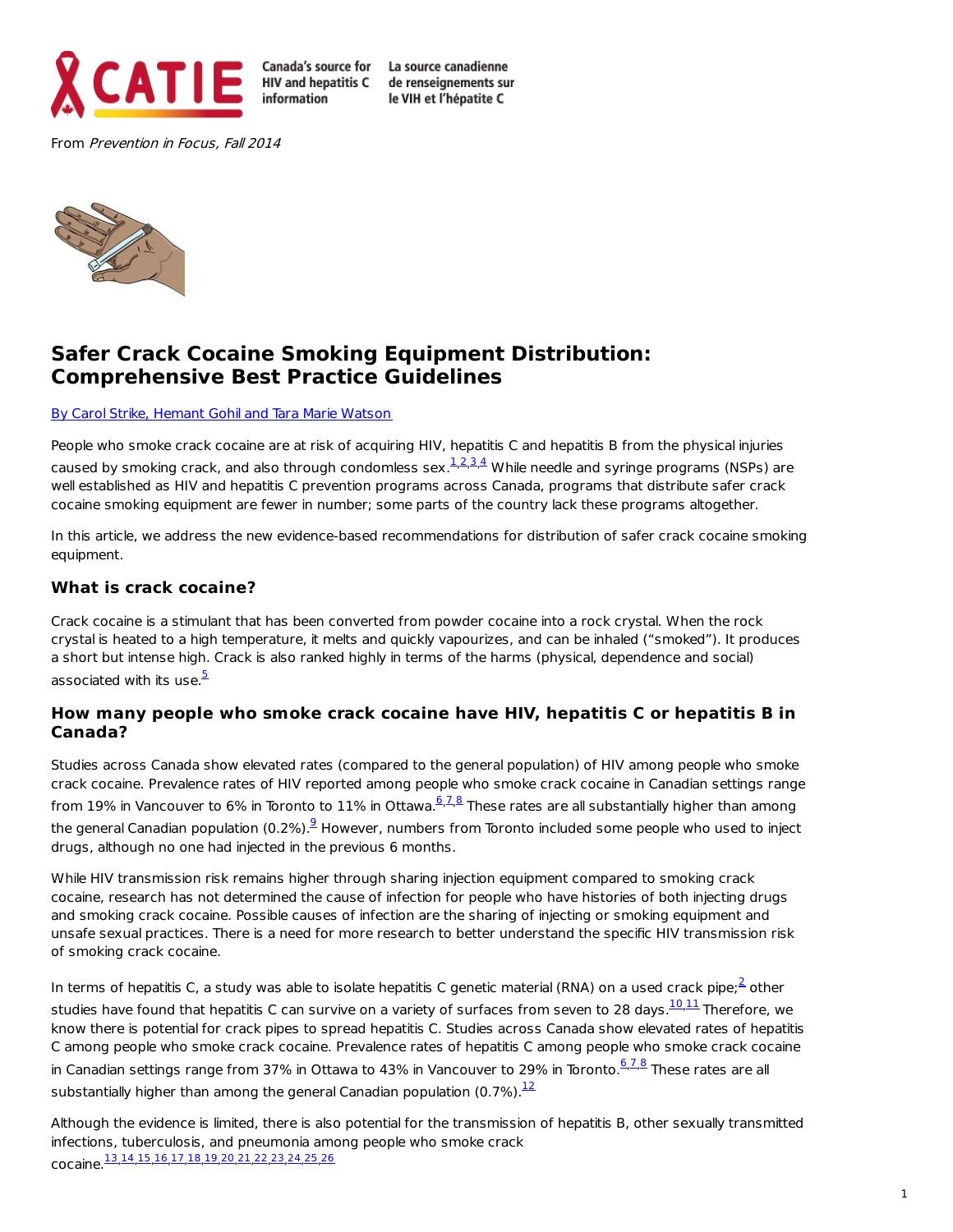## **What is the link between pipes and HIV and hepatitis C transmission?**

Pipes for smoking crack cocaine can be crudely constructed from items such as glass bottles, soft drink cans, plastic bottles, car aerials or metal pipes. When makeshift pipes are used to smoke crack cocaine, the hot, jagged surface can cause injuries to the hands and mouth, including oral inflammation, cuts, burns and sores. Blood from these injuries may end up on the pipe. HIV or hepatitis C virus contained in the blood can then be passed along to the next person using the pipe. It is hypothesized that through this mechanism, people who smoke crack cocaine are at an elevated risk of acquiring HIV and hepatitis C. $^{1,2,8,27}$  $^{1,2,8,27}$  $^{1,2,8,27}$  $^{1,2,8,27}$  $^{1,2,8,27}$  $^{1,2,8,27}$  $^{1,2,8,27}$  $^{1,2,8,27}$  $^{1,2,8,27}$ 

## **Sharing of pipes**

Evaluations of safer smoking supply distribution programs across Canada have documented sharing of crack cocaine smoking equipment.<sup>[28](file:///tmp/wktemp-2a054cda-f6b3-4756-bd0b-ada122f73fd0.html#footnote28_pmtffjz),[29](file:///tmp/wktemp-2a054cda-f6b3-4756-bd0b-ada122f73fd0.html#footnote29_g92psxu),[30](file:///tmp/wktemp-2a054cda-f6b3-4756-bd0b-ada122f73fd0.html#footnote30_00oq0u2),[31](file:///tmp/wktemp-2a054cda-f6b3-4756-bd0b-ada122f73fd0.html#footnote31_94pc0uu),[32](file:///tmp/wktemp-2a054cda-f6b3-4756-bd0b-ada122f73fd0.html#footnote32_7dgq2yq),[33](file:///tmp/wktemp-2a054cda-f6b3-4756-bd0b-ada122f73fd0.html#footnote33_2mdym5q)</sup> Pipe sharing has also been reported in other Canadian studies of people who smoke crack cocaine.<sup>[34](file:///tmp/wktemp-2a054cda-f6b3-4756-bd0b-ada122f73fd0.html#footnote34_qjtgsjw),[35](file:///tmp/wktemp-2a054cda-f6b3-4756-bd0b-ada122f73fd0.html#footnote35_9tb6mau),[36](file:///tmp/wktemp-2a054cda-f6b3-4756-bd0b-ada122f73fd0.html#footnote36_b1nnzq9),[37](file:///tmp/wktemp-2a054cda-f6b3-4756-bd0b-ada122f73fd0.html#footnote37_wzfbpka)</sup>

Many factors can influence pipe sharing, including smoking in small groups and intimate partner relationships. In addition, allowing others to use a pipe means that the owner can collect the "resin" or residue that collects on the inside of a pipe and smoke it.<sup>[38](file:///tmp/wktemp-2a054cda-f6b3-4756-bd0b-ada122f73fd0.html#footnote38_pflqn6i)</sup> People who smoke crack cocaine who have difficulty accessing pipes are also more likely to share.<sup>[30](file:///tmp/wktemp-2a054cda-f6b3-4756-bd0b-ada122f73fd0.html#footnote30_00oq0u2),[39](file:///tmp/wktemp-2a054cda-f6b3-4756-bd0b-ada122f73fd0.html#footnote39_73y1b9x)</sup> Crack cocaine is sold as small "rocks," making it difficult to divide into smaller pieces; this may contribute to sharing of smoking equipment among people who pool their money to purchase drugs.

Several Canadian studies report high frequency of smoking episodes (for example, one to 70 episodes per day).<sup>[1](file:///tmp/wktemp-2a054cda-f6b3-4756-bd0b-ada122f73fd0.html#footnote1_u64h0xi),[20](file:///tmp/wktemp-2a054cda-f6b3-4756-bd0b-ada122f73fd0.html#footnote20_7b4uoop),[33](file:///tmp/wktemp-2a054cda-f6b3-4756-bd0b-ada122f73fd0.html#footnote33_2mdym5q),[34](file:///tmp/wktemp-2a054cda-f6b3-4756-bd0b-ada122f73fd0.html#footnote34_qjtgsjw)</sup> Impaired memory, lack of restraint and poor risk assessment due to heavy use may also lead to the sharing of drug use equipment and risky sexual practices. $\frac{4}{7}$  $\frac{4}{7}$  $\frac{4}{7}$ 

## **Can we reduce the harms of crack smoking?**

While NSPs are well-established programs for HIV and hepatitis C prevention across Canada, programs that distribute safer crack cocaine smoking equipment are fewer in number and some parts of the country lack these programs altogether. Many safer crack cocaine smoking equipment distribution programs struggle to sustain funding and some have been subject to intense community opposition. $\frac{35,40,41}{2}$  $\frac{35,40,41}{2}$  $\frac{35,40,41}{2}$  $\frac{35,40,41}{2}$  $\frac{35,40,41}{2}$  $\frac{35,40,41}{2}$  $\frac{35,40,41}{2}$ 

## **Moving forward**

New evidence-based recommendations for safer crack cocaine smoking equipment distribution have been developed by a multi-stakeholder team, the Working Group on Best Practice for Harm Reduction Programs in Canada, as part of Best Practice Recommendations for Canadian Harm Reduction Programs that Provide Service to People who Use Drugs and are at Risk of HIV, HCV and Other Harms: Part  $1.^{\frac{42}{\cdots}}$  $1.^{\frac{42}{\cdots}}$  $1.^{\frac{42}{\cdots}}$  In a previous Prevention in Focus article, we discussed the Best Practice Recommendations project and the evidence that supports the [recommendations](http://www.catie.ca/en/pif/spring-2014/new-best-practice-guidelines-harm-reduction-programs-promote-needle-distribution) for needle distribution.

### **Recommendations for safer smoking equipment to smoke crack cocaine**

The Working Group recommends that programs distribute safer crack cocaine smoking equipment including:

- 1. a borosilicate glass (Pyrex) stem that acts as the pipe due to its high heat resistance and lack of toxic coatings;
- 2. a mouthpiece, placed at one end of a pipe to help protect the lips from heat and chipped or cracked edges;
- 3. push sticks, which help position screens in the pipe; and
- 4. screens composed of steel or brass to help prevent heated or melting drug(s) from being inhaled.

Each piece of equipment plays a role in safer crack cocaine smoking and the Working Group recommends that programs distribute all items in pre-packaged kits and as individual pieces of equipment.

Across Canada, some harm reduction programs distribute other supplies for safer smoking purposes (for example, alcohol swabs, moist towelettes, lighters/matches, lip balm, chewing gum and bandages). Since there have been no evaluation studies supporting their inclusion, the Working Group offers no recommendations for their distribution.

## **Recommendations for replacing safer smoking equipment**

Unlike needles that should be disposed of after each use, crack cocaine smoking equipment can be reused until it is unsafe. The Working Group recommends that **safer smoking equipment be considered unsafe and in need of replacement when:**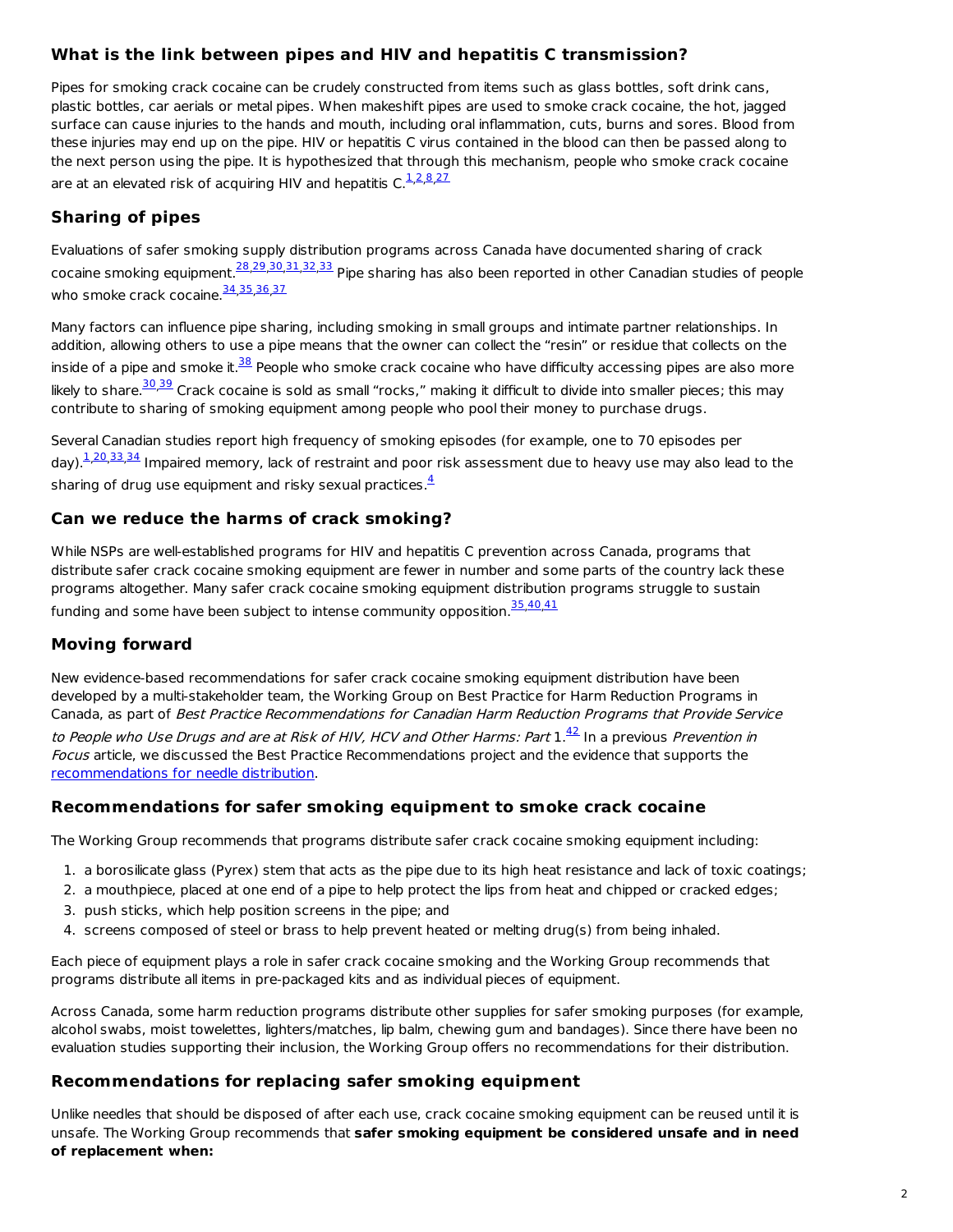- **the pipe and/or the mouthpiece have been used by anyone else**
- **the pipe is scratched, chipped or cracked**
- **the mouthpiece is burnt**
- **the screen shrinks and is loose in the stem**

Many of the potential harms associated with crack cocaine smoking are also due to risky sexual behaviours. Therefore, the Working Group also recommends that programs **provide other harm reduction supplies, such as condoms and lubricant, in the quantities requested by clients with no limit on the number provided**.

#### **Recommendations for distribution of safer crack cocaine smoking equipment**

In light of the potential harms of crack cocaine smoking, the Working Group recommends that NSPs **integrate distribution of safer smoking equipment into their existing services** and that all harm reduction programs **provide safer smoking equipment in the quantities requested by clients without requiring return of used equipment**. Providing safer smoking equipment in quantities that meet client needs may help reduce sharing of pipes and other pieces of equipment. The Working Group also recommends that programs **educate clients about the safer use of equipment, safer smoking practices, the risks of sharing smoking supplies, and safer sex**.

Lastly, the Working Group recommends that programs **provide safe disposal options, including personal sharps containers, and encourage clients to return and/or properly dispose of used or broken pipes, educate clients about the proper disposal of used smoking equipment, and provide multiple, convenient locations for proper disposal of used equipment**.

#### **What comes next?**

We have highlighted one set of the Working Group's recommendations here, but we also point you towards the recommendations regarding safer drug use education and other aspects of harm reduction programming: needle and syringe distribution, other injection equipment distribution, disposal and handling of used drug use equipment, and naloxone distribution for opioid overdose prevention. In the latter part of 2014, the Working Group plans to launch Part 2 of the Best Practice Recommendations which focusses on program models, preventative health care, referrals and counselling, and relationships with law enforcement and other organizations.

#### **Acknowledgements**

The Best Practice Recommendations for Canadian Harm Reduction Programs that Provide Service to People who Use Drugs and are at Risk of HIV, HCV and Other Harms: Part 1 is the product of the Working Group on Best Practice for Harm Reduction Programs in Canada that, in addition to Strike, Gohil, and Watson includes: Hopkins S, Leece P, Young S, Buxton J, Challacombe L, Demel G, Heywood D, Lampkin H, Leonard L, Lebounga Vouma J, Lockie L, Millson P, Morissette C, Nielsen D, Petersen D, Tzemis D, and Zurba N.

#### **Resources**

Best Practice [Recommendations](http://www.catie.ca/sites/default/files/bestpractice-harmreduction.pdf) for Canadian Harm Reduction Programs that Provide Service to People Who Use Drugs and are at Risk for HIV, HCV, and Other Harms

HepCInfo on [Newsprint](http://librarypdf.catie.ca/pdf/ATI-70000s/70117_3.pdf) - Issue 3

The Hep C [Handbook:](http://librarypdf.catie.ca/PDF/ATI-30000s/30059.pdf) The goods on Hep C, safer drug use, tattooing and piercing  $\blacksquare$  - Youth CO

Harm Reduction from A-Z Cards: [Information](http://librarypdf.catie.ca/PDF/ATI-30000s/30037.pdf) for Young Gay and Bisexual Men F - AIDS Committee of Toronto (ACT)

Safer [Smoking](http://www.catie.ca/en/resources/safer-crack-smoking-demo) Demo

HIV in Canada: A primer for service [providers](http://www.catie.ca/en/hiv-canada)

#### **References**

1. [a.](file:///tmp/wktemp-2a054cda-f6b3-4756-bd0b-ada122f73fd0.html#footnoteref1_u64h0xi) [b.](file:///tmp/wktemp-2a054cda-f6b3-4756-bd0b-ada122f73fd0.html#footnoteref1_5olt4gc) C. Macías J, Palacios RB, Claro E, et al. High prevalence of hepatitis C virus infection among noninjecting drug users: association with sharing the inhalation implements of crack. Liver International . 2008;28(6):781–6.

<sup>2.</sup> L[a.](file:///tmp/wktemp-2a054cda-f6b3-4756-bd0b-ada122f73fd0.html#footnoteref2_gl628wy) [b.](file:///tmp/wktemp-2a054cda-f6b3-4756-bd0b-ada122f73fd0.html#footnoteref2_qqrzmkp) C. Fischer B, Powis J, Firestone Cruz M, et al. Hepatitis C virus transmission among oral crack users: viral detection on crack paraphernalia. European Journal of Gastroenterology and Hepatology . 2008;20(1):29-32.

[<sup>3.</sup>](file:///tmp/wktemp-2a054cda-f6b3-4756-bd0b-ada122f73fd0.html#footnoteref3_suin8yr) Neaigus A, Gyarmathy VA, Zhao M, et al. Sexual and other noninjection risks for HBV and HCV seroconversions among noninjecting heroin users. *Journal of Infectious Disease* . 2007:195(7):1052-61.

<sup>4.</sup> Lea La DeBeck K, Kerr T, Li K, et al. Smoking of crack cocaine as a risk factor for HIV infection among people who use injection drugs.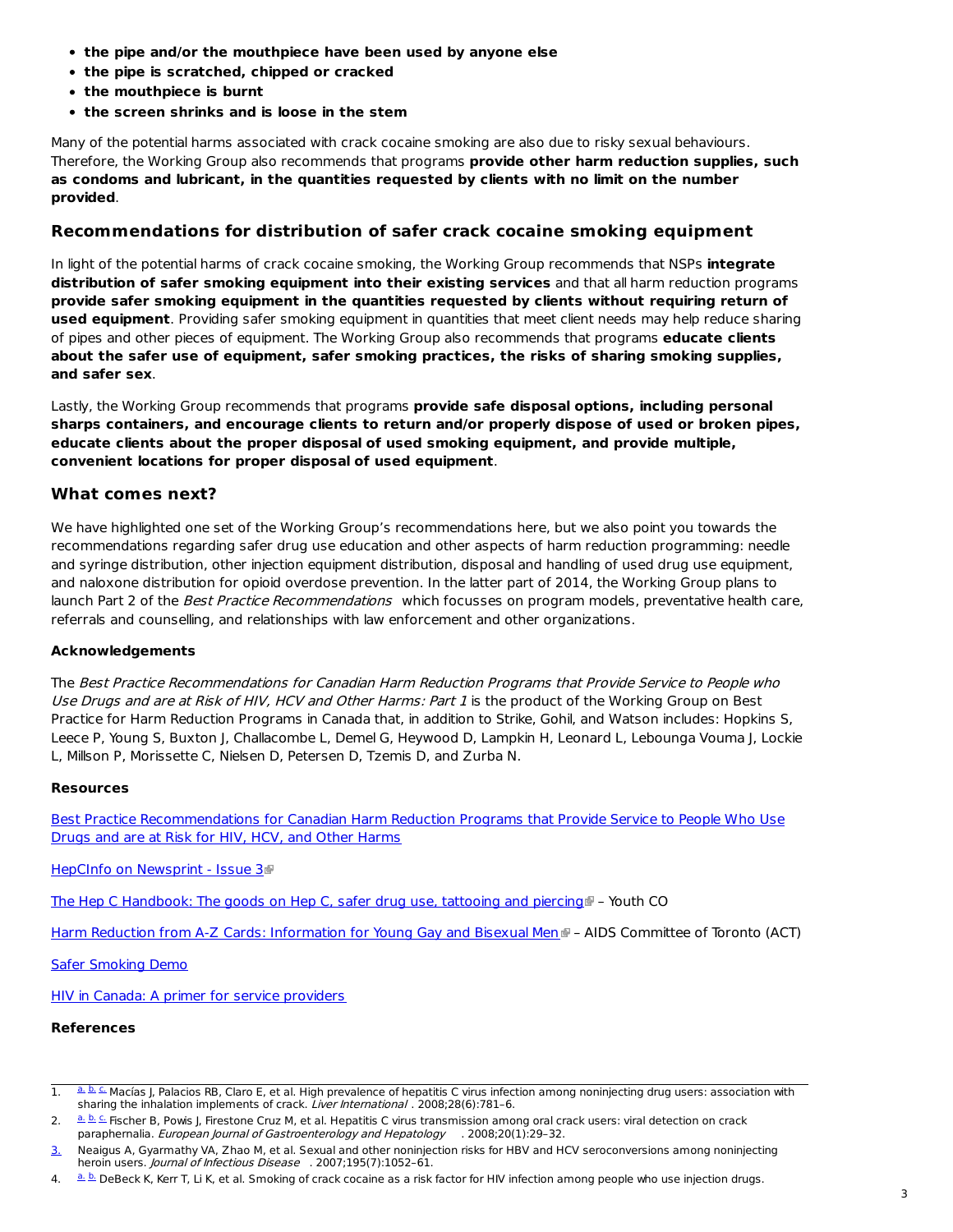Canadian Medical Association Journal . 2009;181(9):585–9.

- Nutt D, King LA, Saulsbury W, Blakemore C. Development of a rational scale to assess the harm of drugs of potential misuse. Lancet. 2007 Mar 24;369(9566):1047–53. [5.](file:///tmp/wktemp-2a054cda-f6b3-4756-bd0b-ada122f73fd0.html#footnoteref5_37z89gr)
- <sup>[a.](file:///tmp/wktemp-2a054cda-f6b3-4756-bd0b-ada122f73fd0.html#footnoteref6_qex6lyg) [b.](file:///tmp/wktemp-2a054cda-f6b3-4756-bd0b-ada122f73fd0.html#footnoteref6_0uchmlu)</sup> Bayoumi AM, Strike C, Jairam J, et al. Report of the Toronto and Ottawa Supervised Consumption Assessment Study. Toronto, Ontario: St. Michael's Hospital and the Dalla Lana School of Public Health, University of Toronto; 2012. Accessed May 2013 from: [http://www.catie.ca/sites/default/files/TOSCA%20report%202012.pdf](http://www.catie.ca/sites/default/files/TOSCA report 2012.pdf)a 6.
- [a.](file:///tmp/wktemp-2a054cda-f6b3-4756-bd0b-ada122f73fd0.html#footnoteref7_4eoaswm) [b.](file:///tmp/wktemp-2a054cda-f6b3-4756-bd0b-ada122f73fd0.html#footnoteref7_o91qrbo) Leonard L. Improving services for people in Ottawa who smoke crack: Ottawa's Safer Inhalation Program Final Evaluation Report; 2010. Accessed December 2012 from: 7.

ww.medicine.uottawa.ca/epid/assets/documents/Improving%20Services%20for%20People%20in%20Ottawa%20who%20smoke%20crack.pdf<br>图

- ه قد Ghannon K, Rusch M, Morgan R, et al. HIV and HCV prevalence and gender-specific risk profiles of crack cocaine smokers and dual users of injection drugs. Substance Use and Misuse . 2008;43(3-4):521-34. 8.
- Public Health Agency of Canada [PHAC]. *Summary: estimates of HIV prevalence and incidence in Canada, 2011* . Ottawa: Surveillance and Epidemiology Division, Professional Guidelines and Public Health Practice Division, Centre for Communicable Diseases and Infection Control, PHAC; 2012. Available from: [http://www.catie.ca/sites/default/files/Estimates-of-HIV-Prevalence-and-Incidence-in-Canada-](http://www.catie.ca/sites/default/files/Estimates-of-HIV-Prevalence-and-Incidence-in-Canada-2011.pdf)2011.pdf<sup>ap</sup> [9.](file:///tmp/wktemp-2a054cda-f6b3-4756-bd0b-ada122f73fd0.html#footnoteref9_0drhhcf)
- [10.](file:///tmp/wktemp-2a054cda-f6b3-4756-bd0b-ada122f73fd0.html#footnoteref10_me9f741) Ciesek S, Friesland M, Steinmann J, et al. How stable is the hepatitis C virus (HCV)? Environmental stability of HCV and its susceptibility to chemical biocides. Journal of Infectious Disease. 2010 Jun 15;201(12):1859–66.
- [11.](file:///tmp/wktemp-2a054cda-f6b3-4756-bd0b-ada122f73fd0.html#footnoteref11_xlg192a) Doerrbecker J, Friesland M, Ciesek S, et al. Inactivation and survival of hepatitis C virus on inanimate surfaces. Journal of Infectious Disease . 2011 Dec;204(12):1830-1838.
- [12.](file:///tmp/wktemp-2a054cda-f6b3-4756-bd0b-ada122f73fd0.html#footnoteref12_q5ta6d6) Public Health Agency of Canada. Epidemiology of Acute Hepatitis C Infection in Canada Results from the Enhanced Hepatitis Strain Surveillance System (EHSSS); 2009. Accessed December 2012: from: [http://publications.gc.ca/collections/collection\\_2011/aspc](http://publications.gc.ca/collections/collection_2011/aspc-phac/HP40-41-2010-eng.pdf)phac/HP40-41-2010-eng.pdf
- Bauwens JE, Orlander H, Gomez MP, et al. Epidemic Lymphogranuloma venereum during epidemics of crack cocaine use and HIV infection in the Bahamas. Sexually Transmitted Disease . 2002;29(5):253-8. [13.](file:///tmp/wktemp-2a054cda-f6b3-4756-bd0b-ada122f73fd0.html#footnoteref13_hhrl185)
- [14.](file:///tmp/wktemp-2a054cda-f6b3-4756-bd0b-ada122f73fd0.html#footnoteref14_w5puwi0) Cu-Uvin S, Hyejin K, Jamieson DJ, et al. Prevalence, incidence, and persistence or recurrence of Trichomoniasis among Human Immunodeficiency Virus (HIV)-positive women and among HIV-negative women at high risk for HIV infection. Clinical Infectious Diseases. 2002;34(10):1406–11.
- DeHovitz JA, Kelly P, Feldman J, et al. Sexually transmitted diseases, sexual behavior, and cocaine use in inner-city women. *American* Journal of Epidemiology . 1994;140(12):1125–34. [15.](file:///tmp/wktemp-2a054cda-f6b3-4756-bd0b-ada122f73fd0.html#footnoteref15_3kmusyb)
- [16.](file:///tmp/wktemp-2a054cda-f6b3-4756-bd0b-ada122f73fd0.html#footnoteref16_ijnepa0) Des Jarlais DC, Arasteh K, McKnight C, et al. Gender and age patterns in HSV-2 and HIV infection among non-injecting drug users in New York City. Sexually Transmitted Disease . 2010;37(10):637-43.
- [17.](file:///tmp/wktemp-2a054cda-f6b3-4756-bd0b-ada122f73fd0.html#footnoteref17_jn1phq2) Gardy JL, Johnston JC, Ho Sui S, et al. Whole-genome sequencing and social-network analysis of a tuberculosis outbreak. New England Journal of Medicine . 2011;364(8):730–9.
- Gollub EL, Armstrong K, Boney T, et al. Correlates of trichomonas prevalence among street-recruited, drug-using women enrolled in a randomized trial. Substance Use and Misuse . 2010;45(13):2203-20. [18.](file:///tmp/wktemp-2a054cda-f6b3-4756-bd0b-ada122f73fd0.html#footnoteref18_fe7nmc1)
- Kramer A, Schwebke, Kampf G. How long do nosocomial pathogens persist on inanimate surfaces? A systematic review, BMC Infectious Diseases . 2006;6:130–8. [19.](file:///tmp/wktemp-2a054cda-f6b3-4756-bd0b-ada122f73fd0.html#footnoteref19_8kf6d9c)
- Leece P, Rajaram N, Woolhouse S, Millson M. Acute and chronic respiratory symptoms among primary care patients who smoke crack cocaine. Journal of Urban Health. 2013;90(3):542-52. 20. <u>[a.](file:///tmp/wktemp-2a054cda-f6b3-4756-bd0b-ada122f73fd0.html#footnoteref20_7b4uoop) [b.](file:///tmp/wktemp-2a054cda-f6b3-4756-bd0b-ada122f73fd0.html#footnoteref20_eqrew99)</u>
- [21.](file:///tmp/wktemp-2a054cda-f6b3-4756-bd0b-ada122f73fd0.html#footnoteref21_sb1zjdq) McElroy PD, Rothenberg RB, Varghese R, et al. A network-informed approach to investigating a tuberculosis outbreak: implications for enhancing contact investigations. The International Journal of Tuberculosis and Lung Disease . 2003;7(12):S486-93.
- [22.](file:///tmp/wktemp-2a054cda-f6b3-4756-bd0b-ada122f73fd0.html#footnoteref22_x4bteem) Miller M, Liao Y, Wagner M, Korves C. HIV, the clustering of sexually transmitted infections, and sex risk among African American women who use drugs. Sexually Transmitted Diseases . 2008;35(7):696-702.
- Minkoff H, Zhong Y, Strickler HD, et al. The relationship between cocaine use and human papillomavirus infections in HIV-seropositive and HIV-seronegative women. Infectious Diseases in Obstetrics and Gyne cology. 2008:587082. [23.](file:///tmp/wktemp-2a054cda-f6b3-4756-bd0b-ada122f73fd0.html#footnoteref23_w0h8hti)
- [24.](file:///tmp/wktemp-2a054cda-f6b3-4756-bd0b-ada122f73fd0.html#footnoteref24_7y5bszl) Ross MW, Risser J, Peters RJ, Johnson RJ. Cocaine use and syphilis trends: Findings from the Arrestee Drug Abuse Monitoring (ADAM) program and syphilis epidemiology in Houston. American Journal on Addictions . 2006;15(6):473-7.
- Seña AC, Muth SQ, Heffelfinger JD, et al P. Factors and the sociosexual network associated with a syphilis outbreak in rural North Carolina. Sexually Transmitted Diseases . 2007;34(5):280–7. [25.](file:///tmp/wktemp-2a054cda-f6b3-4756-bd0b-ada122f73fd0.html#footnoteref25_w934dex)
- [26.](file:///tmp/wktemp-2a054cda-f6b3-4756-bd0b-ada122f73fd0.html#footnoteref26_atdnjre) Sorvillo F, Kovacs A, Kerndt P, et al. Risk factors for trichomoniasis among women with human immunodeficiency virus (HIV) infection at a public clinic in Los Angeles County, California: implications for HIV prevention. American Journal of Tropical Medicine and Hygiene 1998;58(4):495–500.
- [27.](file:///tmp/wktemp-2a054cda-f6b3-4756-bd0b-ada122f73fd0.html#footnoteref27_4dicf43) Hagan H, Perlman DC, Des Jarlais DC. Sexual risk and HIV infection among drug users in New York City: a pilot study. Substance Use and Misuse . 2011;46(2-3):201–7.
- [28.](file:///tmp/wktemp-2a054cda-f6b3-4756-bd0b-ada122f73fd0.html#footnoteref28_pmtffjz) Backe H, Heywood D, Bailey K, Plourde P. SCUK Distribution in the Winnipeg Health Region; 2011. (unpublished)
- [29.](file:///tmp/wktemp-2a054cda-f6b3-4756-bd0b-ada122f73fd0.html#footnoteref29_g92psxu) Barnaby L, Penn R, Erickson P. Drugs, Homelessness & Health: Homeless Youth Speak Out About Harm Reduction. *The Shout Clinic* Harm Reduction Report. 2010. Accessed December 2012 from: http://www.wellesleyinstitute.com/wp[content/uploads/2010/02/homelessyouthspeakout\\_shoutclinic2010\\_v2.pdf](http://www.wellesleyinstitute.com/wp-content/uploads/2010/02/homelessyouthspeakout_shoutclinic2010_v2.pdf)
- 30.  $a, b$  Benjamin K. Safeworks Safer Crack Use Kits; 2011. (unpublished) Made available by D Nielson, from SafeWorks Calgary
- [31.](file:///tmp/wktemp-2a054cda-f6b3-4756-bd0b-ada122f73fd0.html#footnoteref31_94pc0uu) Goodman D. (2005) Toronto crack users perspectives: Inside, Outside, Upside Down. The Safer Crack Use Coalition; 2005. The Wellesley Central Health Corporation. Accessed December 2012 from: [www.wellesleyinstitute.com/wp-content/uploads/2011/11/e-2004-11-](http://www.wellesleyinstitute.com/wp-content/uploads/2011/11/e-2004-11-005.pdf) **005.pdf**
- [32.](file:///tmp/wktemp-2a054cda-f6b3-4756-bd0b-ada122f73fd0.html#footnoteref32_7dgq2yq) Leonard L, DeRubeis E, Germain A, et al. Ontario Harm Reduction Distribution Program: Provincial report Outcome Evaluation Wave One -Baseline. 2007. Accessed December 2012 from: [http://www.med.uottawa.ca/epid/assets/documents/PROVINCIAL%20OHRDP%20Wave%201%20Evaluation%20Report%20FINAL%28with%20reference%29.pdf](http://www.med.uottawa.ca/epid/assets/documents/PROVINCIAL OHRDP Wave 1 Evaluation Report FINAL%28with reference%29.pdf)
- 33. Le Leonard L, Germain A. Ontario Harm Reduction Distribution Program: Final Outcome Evaluation; 2009. Accessed December 2012 from: www.medicine.uottawa.ca/epid/assets/documents/PROVINCIAL%20OHRDP%20Final%20Evaluation%20
- 34. La [b.](file:///tmp/wktemp-2a054cda-f6b3-4756-bd0b-ada122f73fd0.html#footnoteref34_7qwcfku) Fischer B, Rudzinski K, Ivsins A, et al. Social, health and drug use characteristics of primary crack users in three mid-sized communities in British Columbia, Canada. Drugs: Education, Prevention & Policy . 2010;17(4):333-53.
- **[a.](file:///tmp/wktemp-2a054cda-f6b3-4756-bd0b-ada122f73fd0.html#footnoteref35_9tb6mau) [b.](file:///tmp/wktemp-2a054cda-f6b3-4756-bd0b-ada122f73fd0.html#footnoteref35_di11usy) Ivsins A, Roth E, Nakamura N, et al. Uptake, benefits of and barriers to safer crack use kit (SCUK) distribution programmes in Victoria,** Canada--a qualitative exploration. International Journal of Drug Policy . 2011;22(4):292–300. 35.
- [36.](file:///tmp/wktemp-2a054cda-f6b3-4756-bd0b-ada122f73fd0.html#footnoteref36_b1nnzq9) Leonard L, DeRubeis E, Pelude L, et al. I inject less as I have easier access to pipes. *International Journal of Drug Policy* . 2008;19(3):255 –64.
- Malchy L, Bungay V, Johnson J. Documenting practices and perceptions of 'safer' crack use: a Canadian pilot study. *International Journal* of Drug Policy . 2008 Aug;19(4):339–41. [37.](file:///tmp/wktemp-2a054cda-f6b3-4756-bd0b-ada122f73fd0.html#footnoteref37_wzfbpka)
- Boyd S, Johnson JL, Moffat B. Opportunities to learn and barriers to change: crack cocaine use in the Downtown Eastside of Vancouver. Harm Reduction Journal . 2008;5(1):34. [38.](file:///tmp/wktemp-2a054cda-f6b3-4756-bd0b-ada122f73fd0.html#footnoteref38_pflqn6i)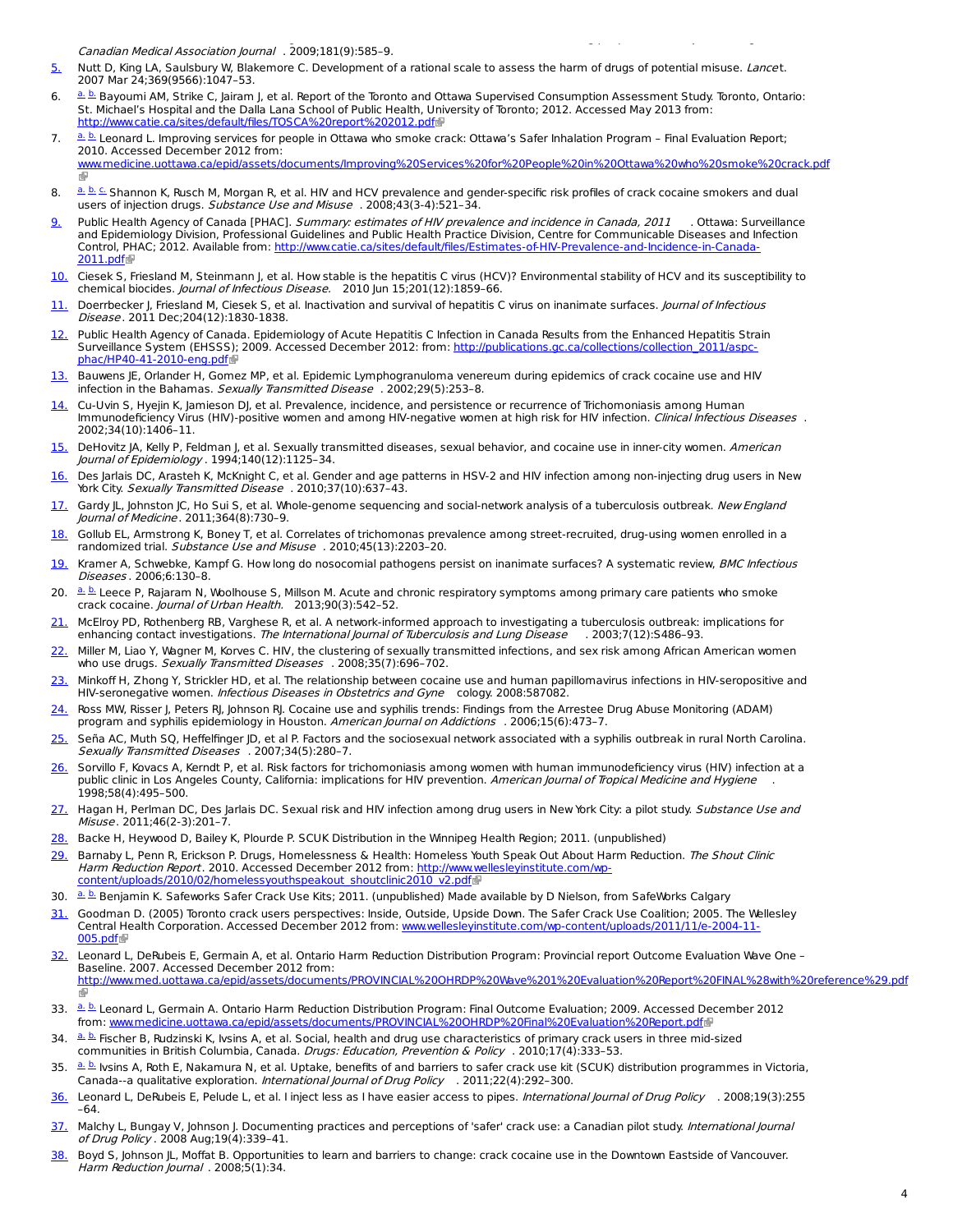- 39. Ti L, Buxton J, Wood E, et al. Difficulty accessing crack pipes and crack pipe sharing among people who use drugs in Vancouver, Canada. Substance Abuse Treatment, Prevention & Policy . 2011;6(1):34.
- [40.](file:///tmp/wktemp-2a054cda-f6b3-4756-bd0b-ada122f73fd0.html#footnoteref40_9ot176b) Canadian HIV/AIDS Legal Network. Distributing Safer Crack Kits in Canada; Sept. 2008. Accessed December 2012 from: [www.aidslaw.ca/publications/interfaces/downloadFile.php?ref=1390](http://www.aidslaw.ca/publications/interfaces/downloadFile.php?ref=1390)
- [41.](file:///tmp/wktemp-2a054cda-f6b3-4756-bd0b-ada122f73fd0.html#footnoteref41_scheg7j) Strike C, Watson TM, Lavigne P, et al. Guidelines for better harm reduction: evaluating implementation of best practice recommendations for needle and syringe programs (NSPs). International Journal of Drug Policy . 2011 Jan;22(1):34-40.
- [42.](file:///tmp/wktemp-2a054cda-f6b3-4756-bd0b-ada122f73fd0.html#footnoteref42_i0an64d) Strike C, Hopkins S, Watson TM, et al. *Best Practice Recommendations for Canadian arm Reduction Programs that Provide Service to* People Who Use Drugs and are at Risk for HIV, HCV, and Other Harms: Part 1. Toronto, ON: Working Group on Best Practice for Harm Reduction Programs in Canada. 2013.

#### **About the author(s)**

**Carol Strike, PhD**, is an associate professor at the University of Toronto's Dalla Lana School of Public Health, with 15 years of experience in harm reduction, addiction treatment and health services research.

**Hemant Gohil** is a registered nurse working in outreach in Toronto. He is interested in the health needs of people who use drugs and the integration of harm reduction into clinical practice.

**Tara Marie Watson** completed her PhD at the Centre for Criminology and Sociolegal Studies, University of Toronto. She has long-standing research interests and experience in drug policy, harm reduction and corrections.